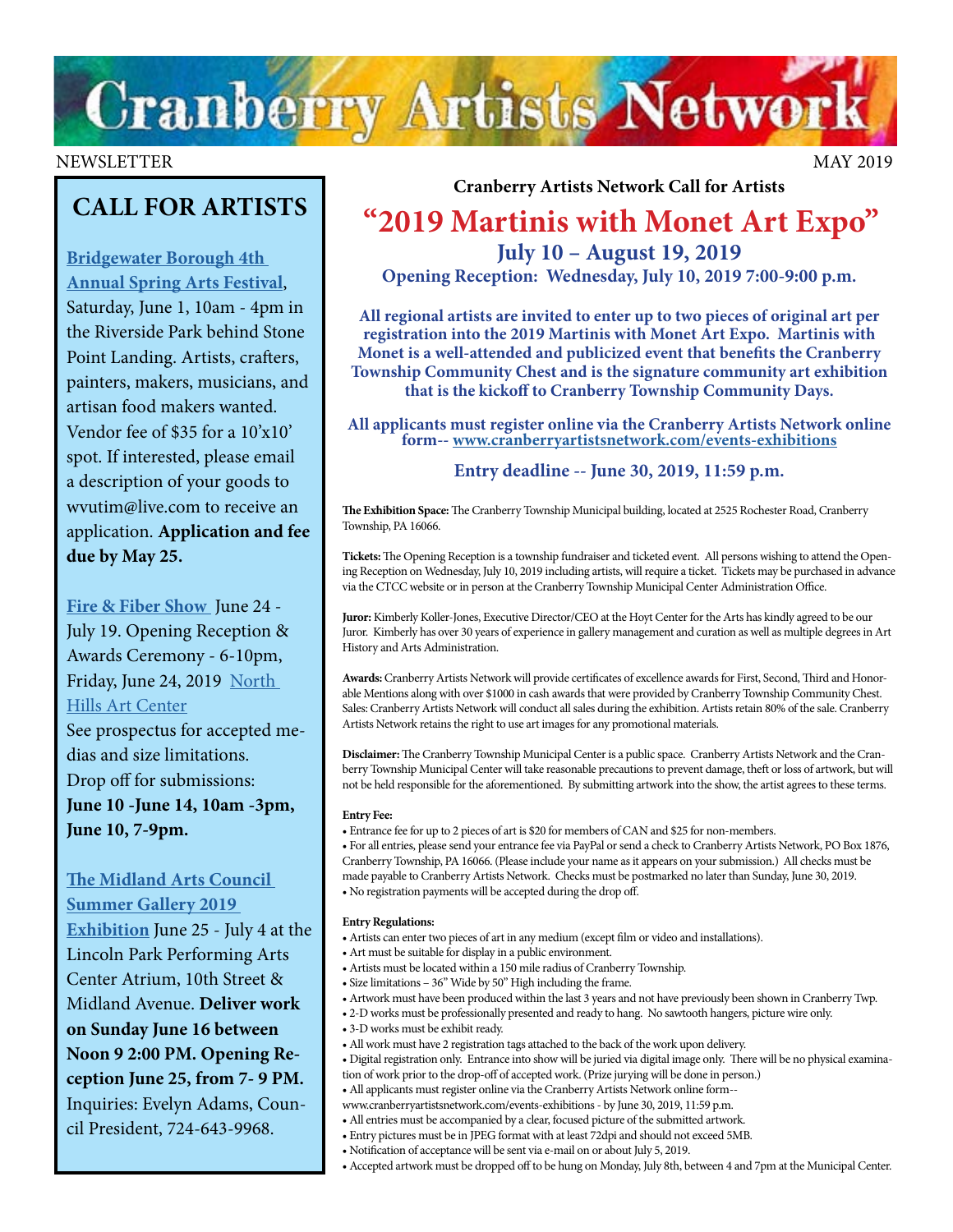# **CRANBERRY ARTISTS NETWORK**

| <b>2019 CALENDAR OF EVENTS</b> |                              |
|--------------------------------|------------------------------|
| June                           | Plein Air Painting           |
| June 4                         | First Tuesday figure drawing |
|                                | 9am-1pm                      |
| July                           | Plein Air Painting           |
| Jul 2                          | First Tuesday figure drawing |
|                                | 10am-1pm                     |
| July 8                         | Martinis with Monet          |
|                                | Artwork drop off 4-7pm       |
| July 10                        | Martinis with Monet          |
|                                | Opening Reception 6-9pm      |
| July 11, 12,13 Community Days  |                              |
| Aug                            | Plein Air Painting           |
| Aug 6                          | First Tuesday figure drawing |
|                                | 10am-1pm                     |
| Aug 19                         | Martinis with Monet show     |
|                                | ends and art pick up 4-7pm   |
| Sept                           | Plein Air Painting           |
| Sept 3                         | First Tuesday figure drawing |
| Oct 1                          | First Tuesday figure drawing |
| Oct 21                         | New Member Screening         |
|                                | $5-8$ pm                     |
| Nov 8                          | Holiday show art drop off    |
|                                | $4-7$ pm                     |
| Nov 11                         | <b>Holiday Show starts</b>   |
| Nov $12$                       | First Tuesday figure drawing |
|                                | on second Tuesday due to     |
|                                | <b>Election Day</b>          |
| Nov $15$                       | <b>Holiday Show</b>          |
|                                | Opening Reception 6-8pm      |
| Dec 5                          | General Membership           |
|                                | Meeting 6:30-9pm             |
| Dec 20                         | Holiday show ends,           |
|                                | artwork pick up 4-7pm        |

# **Cranberry Artists Network**

## **MAY FEATURED ARTIST [CARMEN BIANCO](https://www.instagram.com/carmenb1059)**

I was first exposed to photography in high school and immediately fell in love with it. After graduating in 1977 I attended the Ivy School of Professional Art and received an Associates Degree in Commercial Art / Photography and have been fortunate enough to work in photography ever since.

1981 - 1993 - Product Photographer - West Photography - Fisher Big Wheel, New Castle PA 1993 - 2006 - Product / Fashion Photographer - Graziani Photogra-



phy - American Eagle Outfitters, Sheetz, Eat'n Park, Frigidaire 2006 - Present - Video Producer/Director - Armstrong

### **<https://www.instagram.com/carmenb1059>**

Carmen's work is on display this month in the Cranberry Municipal Building Back Hall Gallery.

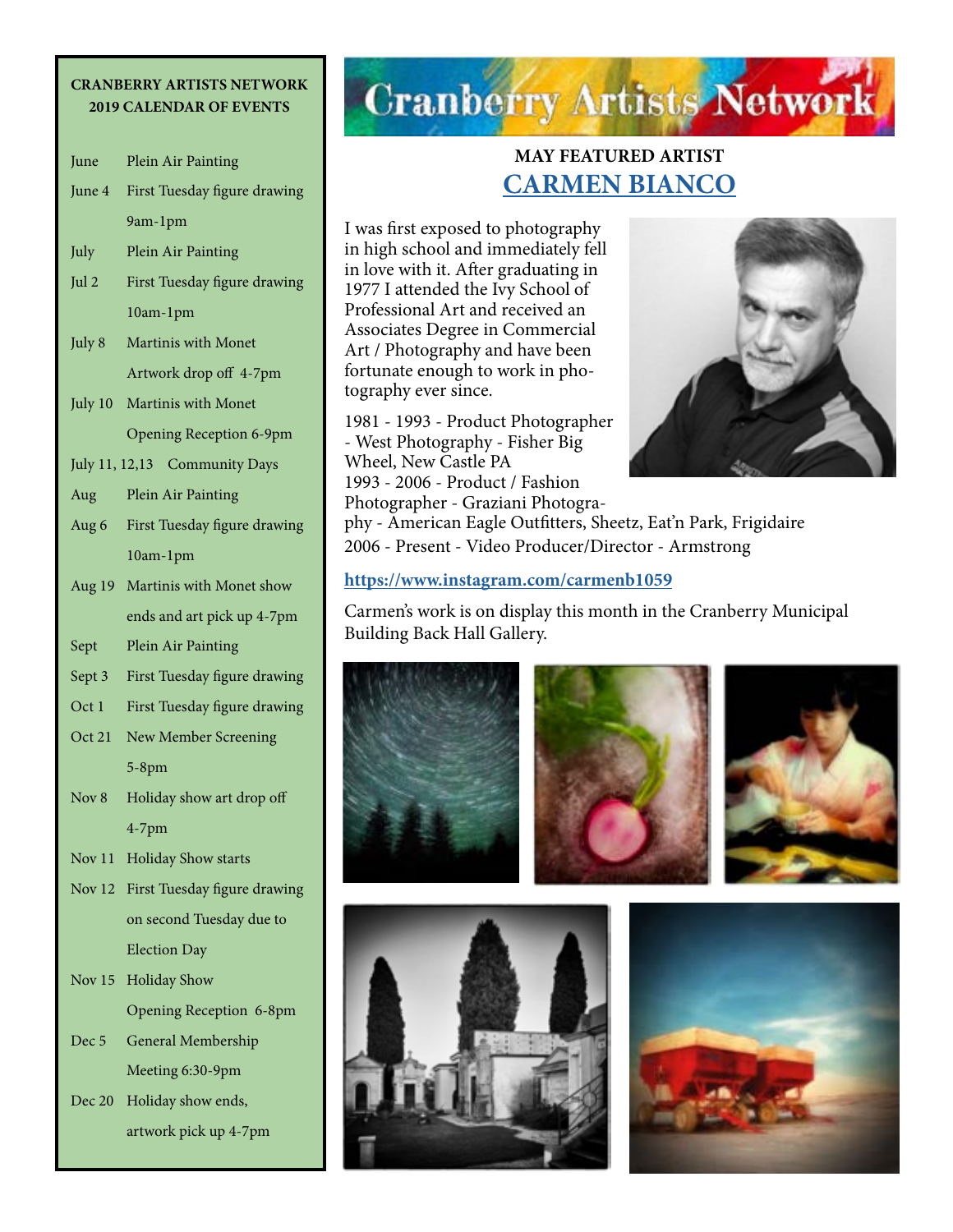

### **MEMBER NEWS**

**Plein Air** artists are busy painting each week on Thursday Mornings 9 - 12 or so. If you are interested in painting with us email kbischak@comcast.net

**Open Studio (Open to the Public!) Life Drawing with Clothed Model Sessions** Join us the First Tuesday of each month at the Cranberry Municipal Building Council Chambers Room. May 7: 6-8pm, June 4, July 2, and August 6: 10am-1pm. Please bring \$10 model fee and you own supplies to draw, paint or sculpt (including easels). We supply the snacks, clothed model, music, lighting. We welcome members and non-members.

**[Debra](http://www.Debratobinart.com) and [James Tobin](http://JamesTobinart.com)** will have artwork on display at Rhoads Orthodontic April-July in Cranberry Township, West Hills Art League Spring Show May 4-16, 2019, Robin Hill Park, Coraopolis, PA, Campbell Pottery Store Stonewall Gallery Edinboro Arts and Music Festival Art Show May 10 - June 2, Cambridge Springs, PA, and the North Hills Art Center Regional Show May 11 - June 7, 3234 Babcock Blvd., Pittsburgh, PA.



**[Debra Tobin](http://www.Debratobinart.com) will be teaching a Glass Mosaic workshop** at the [North Hills Art](http://northhillsartcenter.com/)  [Center,](http://northhillsartcenter.com/) 3432 Babcock Blvd., Pittsburgh, PA Mondays, May 20 & June 2, 7-9pm Registration Deadline April 13 at WS-14 Mosaics on Glass\_and a Paw Print Book folding Class at **Bottlebrush Gallery**, 539 Main St, Harmony, PA, on Monday, June 10, 6:30-8:30pm. To register call (724) 452-0539.

**Jan Jay** has been accepted into the Erie Art Museum's Nicole and Harry Martin Spring Show. Now in its 96th year, this juried exhibition features the best work by regional artists. The Spring Show will be open to the public on Friday, April 26th at 7pm. Cover charge is \$3 for non-members and free for members. Show dates are April 26 – September 1, 2019.

**Cranberry Artists Network Back Hall Gallery and Glass Case Show Schedule** 

> May 2019 **Carmen Bianco**

June 2019 **Duane Cacali**

July/August 2019 **CAN 5th Anniversary Board Members Show**

> September 2019 **Gayle Shubert**

October 2019 **Joan Stossel Pun**

November/December 2019 **Annual Holiday Show**

> January 2020 **New Members Show**

February 2020 **Thomas D'Andrea**

March 2020 **Alicia Stankay**

April 2020 **Monica Hietsch**

May 2020 **Krishna Rathod**

June 2019 **C. Keith Jones**

July/August 2019 **Figure Drawing Show**

Please contact Vickie Schilling, exhibitions chair with any questions.